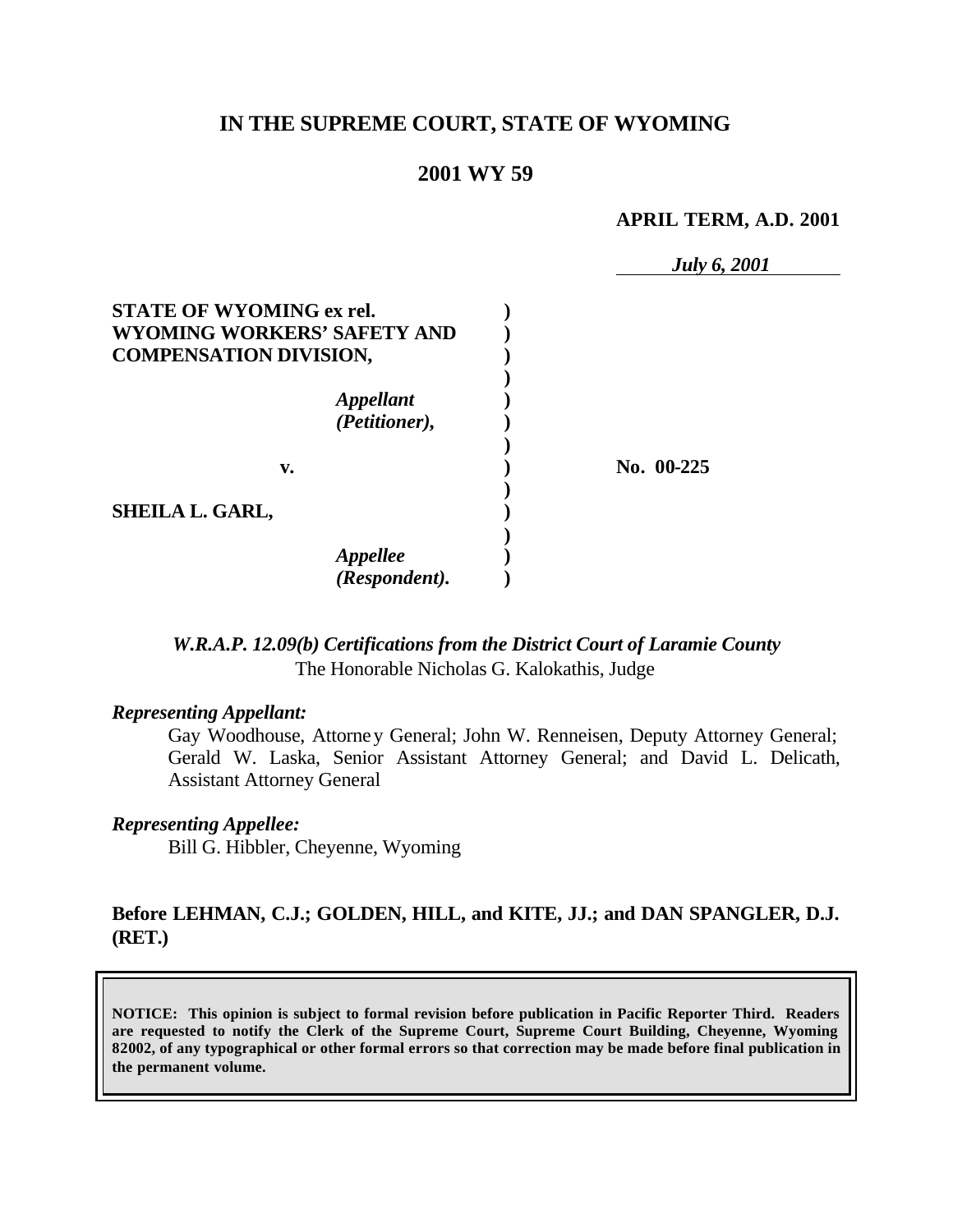KITE, Justice.

[¶1] The State of Wyoming ex rel. Wyoming Workers' Safety and Compensation Division (the division) challenged an award of benefits in favor of Sheila L. Garl. Following a hearing, the hearing examiner found Ms. Garl proved she suffered an injury for the purposes of the Wyoming Worker's Compensation Act; however, Ms. Garl failed to meet the timeliness requirement of Wyo. Stat. Ann. § 27-14-502(a) (LEXIS 1999). Nevertheless, the hearing examiner concluded Ms. Garl established a lack of prejudice to her employer and the division by clear and convincing evidence and, therefore, overcame the presumption of claim denial. The division filed a Petition for Judicial Review in the district court, and Ms. Garl filed a Motion to Dismiss. Pursuant to W.R.A.P. 12.09(b), the district court certified the petition and the motion to this court. We deny Ms. Garl's Motion to Dismiss and affirm the hearing examiner's order awarding benefits.

## **ISSUES**

[¶2] The division raises these issues:

1. Did the Hearing Examiner err in finding that Appellee's injury did not occur over a substantial period of time?

2. Did the Hearing Examiner err in finding that Appellee established by clear and convincing evidence that neither her employer nor the Division [was] prejudiced by her untimely injury report?

3. Whether dismissal is required because Petitioner is not a proper party or is without standing to pursue or perfect an appeal of the final agency decision in this matter.

Ms. Garl rephrases the issues as:

I. Whether dismissal is required because Appellant/Petitioner is not a proper party or is without standing to pursue or perfect an appeal of the final agency decision in this matter?

II. Whether the order finding compensable injury entered by the hearing examiner is supported by substantial evidence and is in accordance with law?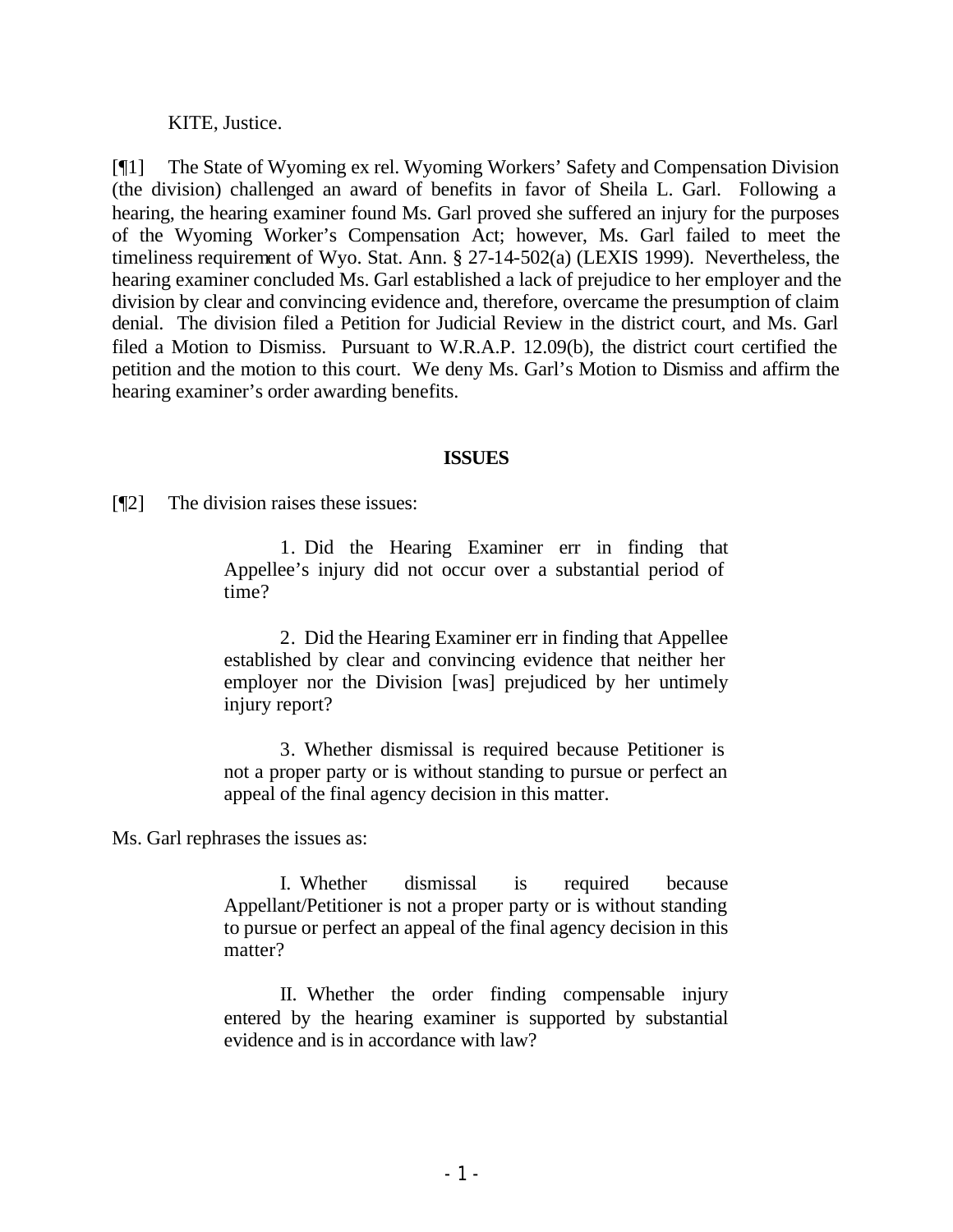# **FACTS**

[¶3] Ms. Garl was employed by the Wyoming Game and Fish Department (the employer). As part of her duties in July 1999, she lifted and moved several heavy computers over a period of two to four weeks. About a week after this project began, she suffered severe pain in her right shoulder. Ms. Garl testified that she notified her supervisor and others at work that her shoulder hurt. By September 1999, the pain had not subsided. Accordingly, Ms. Garl made the first available appointment with a physician, which was on September 29, 1999.

[¶4] Six years prior, Ms. Garl had suffered an injury to the same shoulder when it was hyperextended and partially dislocated. She underwent six weeks of therapy to improve her condition, which included muscle strengthening. She testified that, in the interim, she had not suffered any further pain or problems with her shoulder until the most recent injury occurred at work. The physician diagnosed Ms. Garl with an aggravation of a preexisting condition. The next day, Ms. Garl sought worker's compensation benefits and filed an injury report with the employer. On October 8, 1999, Ms. Garl successfully underwent surgery to repair her shoulder.

[¶5] The division denied benefits on October 5, 1999. In its Final Determination, the division contended Ms. Garl could not meet her burden of proof, her injury did not meet the required definition, the injury was preexisting, and she failed to timely report to her employer and timely file an injury report. The case was referred to the Office of Administrative Hearings and was heard on March 23, 2000.

[¶6] At the hearing, the division offered a physician's testimony that Ms. Garl's injury was not work-related but rather was the natural progression of her previous injury. The division's physician had not examined Ms. Garl or personally asked her about her injury. The hearing examiner found the opinion of Ms. Garl's physician more credible than the speculative opinion offered by the division's physician. The hearing examiner determined Ms. Garl proved she had sustained a material aggravation to a preexisting shoulder condition and, therefore, sustained an injury covered by the Wyoming Worker's Compensation Act. The hearing examiner also concluded the evidence did not support the division's contention that the injury occurred over a substantial period of time.

[¶7] Finally, the hearing examiner determined Ms. Garl knew or should have known she sustained a work-related injury when she made an appointment to seek medical treatment for her shoulder pain. Therefore, she failed to timely file an injury report. However, the hearing examiner concluded Ms. Garl showed by clear and convincing evidence that neither the division nor the employer was prejudiced in investigating her accident or in monitoring her medical treatment. The hearing examiner issued an order finding a compensable injury on April 20, 2000. The division filed a Petition for Judicial Review in the First Judicial District Court. Subsequently, Ms. Garl filed a Motion to Dismiss asserting the division was not a proper party and, therefore, did not have standing to appeal. Pursuant to W.R.A.P. 12.09(b), the district court certified all issues to this court.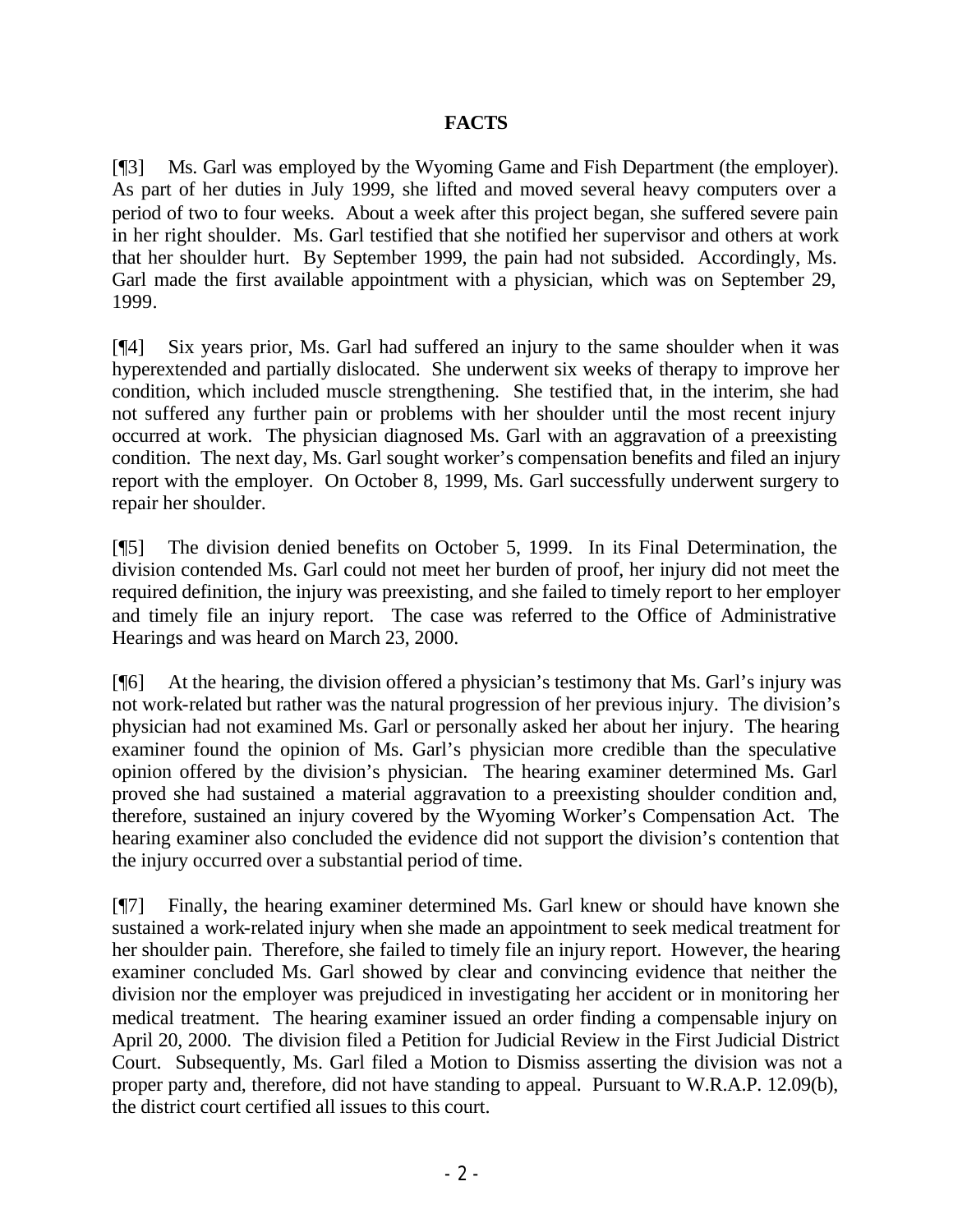#### **STANDARD OF REVIEW**

[¶8] An administrative agency's decision certified directly to this court is reviewed under the same appellate standards applicable to the reviewing court of the first instance. *Collicott v. State ex rel. Wyoming Workers' Safety and Compensation Division*, 2001 WY 35, ¶4, 20 P.3d 1077, ¶4 (Wyo. 2001). Our judicial review is limited to those considerations specified in Wyo. Stat. Ann. § 16-3-114(c) (LEXIS 1999) which provides in pertinent part:

> (c) To the extent necessary to make a decision and when presented, the reviewing court shall decide all relevant questions of law, interpret constitutional and statutory provisions, and determine the meaning or applicability of the terms of an agency action. In making the following determinations, the court shall review the whole record or those parts of it cited by a party and due account shall be taken of the rule of prejudicial error. The reviewing court shall:

> > . . .

. . .

(ii) Hold unlawful and set aside agency action, findings and conclusions found to be:

> (A) Arbitrary, capricious, an abuse of discretion or otherwise not in accordance with law;

(E) Unsupported by substantial evidence in a case reviewed on the record of an agency hearing provided by statute.

[¶9] The interpretation and correct application of the provisions of the Wyoming Worker's Compensation Act are questions of law over which our review authority is plenary. *Collicott,* ¶4. Conclusions of law made by an administrative agency are affirmed only if they are in accord with the law. *Id.* We do not afford any deference to the agency's determination, and we will correct any error made by the agency in either interpreting or applying the law. *Id.*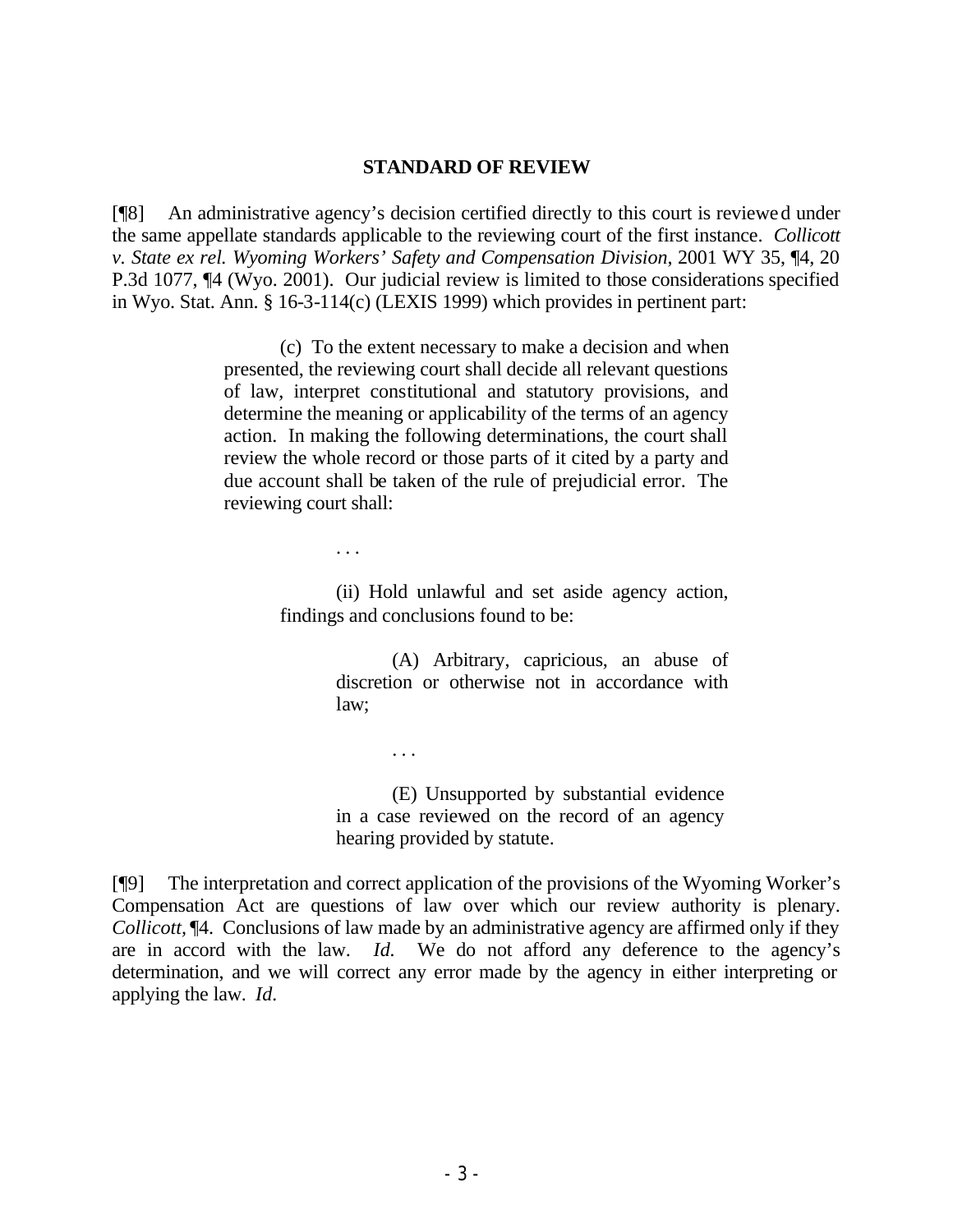# **DISCUSSION**

# **A. Occurrence of the Injury**

[¶10] The first question is whether Ms. Garl was required to prove the elements of a single occurrence injury or an injury which occurred over a substantial period of time. The hearing examiner found the evidence did not support the division's assertion that the injury occurred over a substantial period of time. The distinction is significant as the consequence of incurring an injury over a substantial period of time results in a higher burden of proof for the claimant. *Yenne-Tully v. Workers' Safety and Compensation Division, Department of Employment*, 12 P.3d 170, 172 (Wyo. 2000). Wyo. Stat. Ann. § 27-14-603(a) (LEXIS 1999) reads:

> (a) The burden of proof in contested cases involving injuries which occur over a substantial period of time is on the employee to prove by competent medical authority that his claim arose out of and in the course of his employment and to prove by a preponderance of evidence that:

> > (i) There is a direct causal connection between the condition or circumstances under which the work is performed and the injury;

> > (ii) The injury can be seen to have followed as a natural incident of the work as a result of the employment;

> > (iii) The injury can fairly be traced to the employment as a proximate cause;

> > (iv) The injury does not come from a hazard to which employees would have been equally exposed outside of the employment; and

> > (v) The injury is incidental to the character of the business and not independent of the relation of employer and employee.

[¶11] We note the parties' agreement that Ms. Garl's injury occurred over a two-week period and the real dispute at issue is whether that constitutes a single brief occurrence or one which occurred over a substantial period of time. The determination of whether an injury was a single occurrence injury or an injury which occurred over time is one of fact. *Murray v. State ex rel. Wyoming Workers' Safety and Compensation Division*, 993 P.2d 327, 331 (Wyo. 1999). We afford respect and deference to an administrative agency's findings of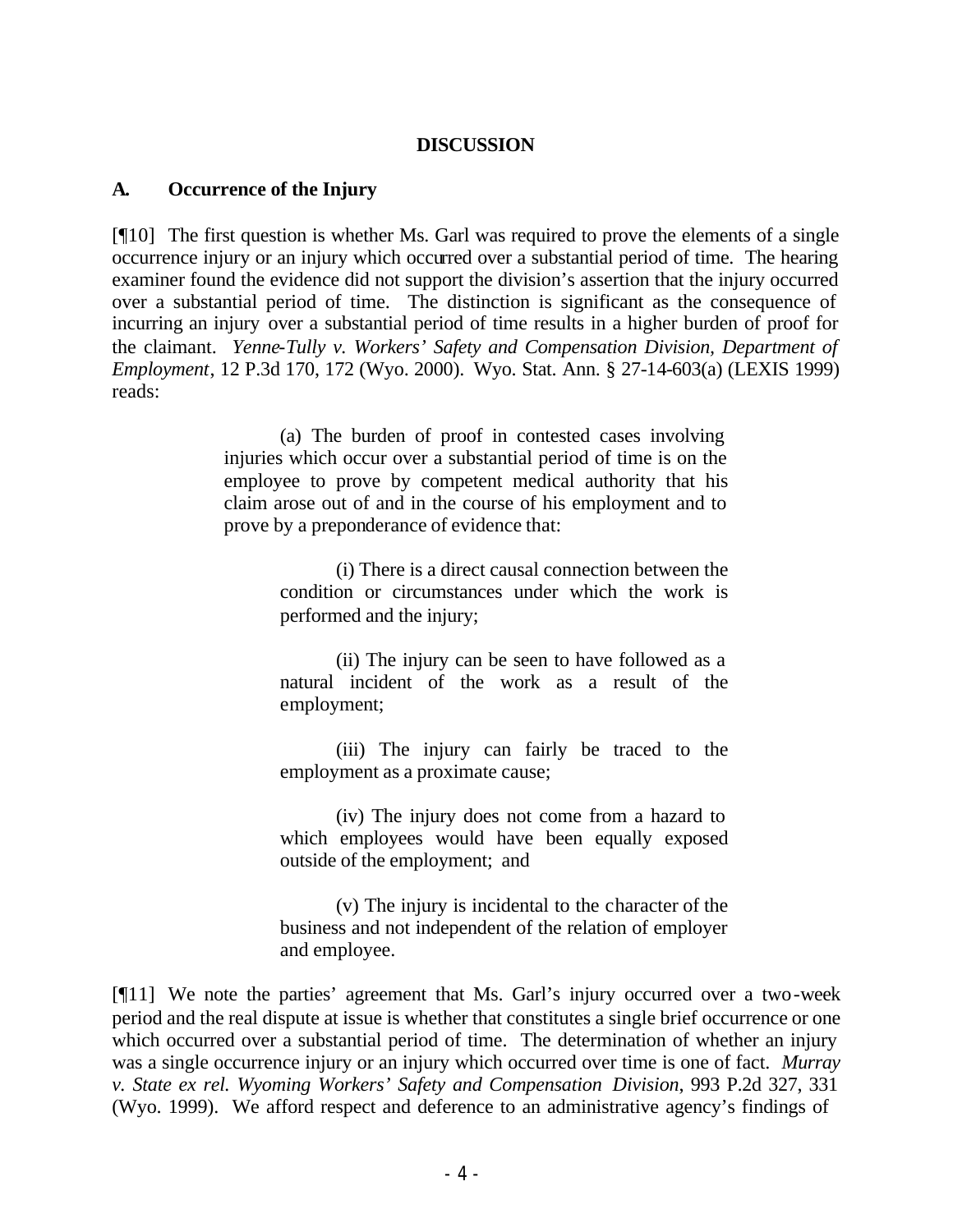fact if they are supported by substantial evidence. *Aanenson v. State ex rel. Wyoming Worker's Compensation Division*, 842 P.2d 1077, 1079 (Wyo. 1992).

[¶12] The legislature does not provide direction as to the distinction between what constitutes an injury that was the result of a single brief occurrence as opposed to an injury which occurred over a substantial period of time. *See* Wyo. Stat. Ann. § 27-14-503 (LEXIS 1999). *Yenne-Tulley*, 12 P.3d at 172, provides this court's most extensive direction regarding Wyo. Stat. Ann. § 27-14-603 (LEXIS 1999):

> [Section] 27-14-603 was intended to require a higher burden of proof for workers claiming benefits for illnesses or injuries developing over time without a definite triggering accident or event. Such situations might include repetitive motion injuries or repeated exposure to caustic or carcinogenic substances. In contrast, we have rejected the application of § 27-14-603 when the claimant's injury was precipitated by a single, identifiable incident.

[¶13] We conclude there is substantial evidence to support the hearing examiner's factual findings. In the absence of legislative guidance, we are hesitant to identify an exact time line which would distinguish between an injury that was the result of a single brief occurrence as opposed to an injury which occurred over a substantial period of time. In this instance, Ms. Garl testified that she noticed pain after the first week of the project and the pain persisted. Specifically, she stated, "About a week in to installing those computers, which involved picking them up and moving them around, and big heavy boxes, my shoulder started to hurt." Her testimony suggests the injury occurred within a reasonably definite time period, which would adequately satisfy the requirement for a definite triggering accident or event. We will not require rigid temporal precision.

[¶14] In addition, the hearing examiner was in the best position to judge the conflicting testimony offered at the hearing. The hearing examiner's conclusion was reasonable given the speculative nature of the division's medical expert testimony, which was not based on a personal evaluation of Ms. Garl. We conclude the hearing examiner did not err in deciding that Ms. Garl's injury did not occur over a substantial period of time.

# **B. Prejudice**

[¶15] The division argues the record demonstrates both the employer and the division were prejudiced in investigating the injury and monitoring Ms. Garl's medical treatment. Ms. Garl failed to file a report within ten days as required by  $\S$  27-14-502(a). To overcome a presumption of claim denial for failure to timely file, Ms. Garl must show a lack of prejudice to her employer or the division in investigating the injury and monitoring medical treatment by clear and convincing evidence. Wyo. Stat. Ann. § 27-14-502(c) (LEXIS 1999). Whether a claimant has established a lack of prejudice pursuant to § 27-14-502(c) is a question of fact. *Payne v. Frontier Refining, Inc.*, 993 P.2d 313, 316 (Wyo. 1999). This court will affirm the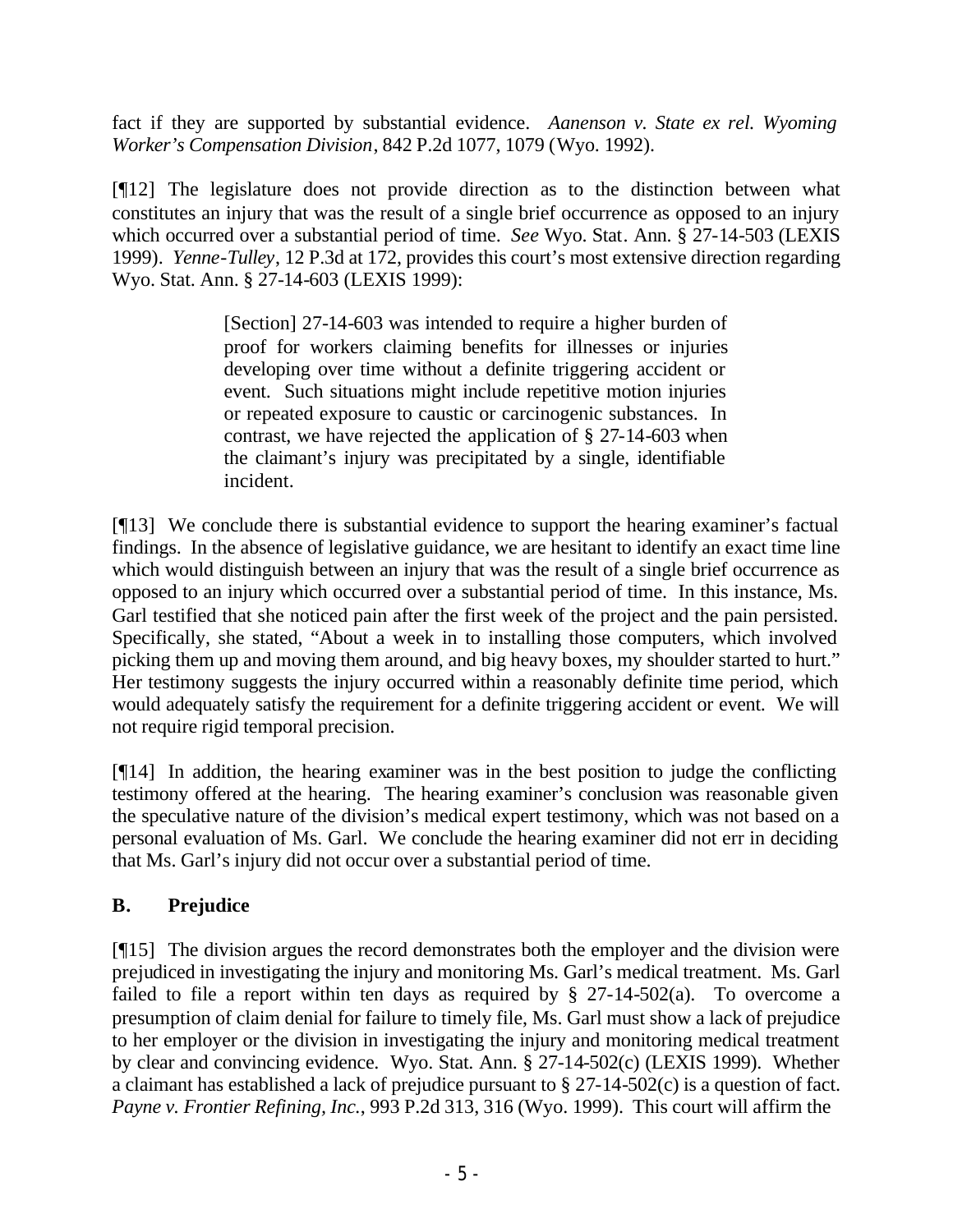hearing examiner's findings of fact if they are supported by substantial evidence. *Beitel v. State ex rel. Wyoming Workers' Compensation Division*, 991 P.2d 1242, 1244-45 (Wyo. 1999).

[¶16] We note our recent opinion in *Wesaw v. Quality Maintenance*, 2001 WY 17, ¶14, 19 P.3d 500, ¶14 (Wyo. 2001), wherein we stated that the presumption of claim denial "does not arise unless an employee failed to report within 72 hours **and** failed to file an injury report within ten days." In this instance, the hearing examiner did not make a determination as to whether Ms. Garl satisfied the seventy-two-hour report requirement. Nevertheless, the failure to do so is of no consequence as we agree with the hearing examiner that prejudice did not exist.

[¶17] The fact that Ms. Garl did not seek continuing medical treatment until after she filed for worker's compensation benefits and had seen a physician only one time prior to filing for benefits was an important consideration in the prejudice determination. In addition, surgery was the only treatment recommended by Ms. Garl's physician. There is no evidence to suggest surgery would have been avoided through conservative treatment during the time period between Ms. Garl's recognition of her injury and her injury report. In fact, her treating physician stated that the only alternative procedure, an MRI, did not have the potential to improve the shoulder condition.

[¶18] Finally, the division argues that, had Ms. Garl reported her injury when she first noticed pain, her employer could have altered her work assignment to avoid further damage to her shoulder. There is nothing in the record to suggest a modification of her lifting activities would have made a difference. The division's physician even testified the damage to Ms. Garl's shoulder was initiated prior to the injury at issue. Moreover, there is evidence in the record to support Ms. Garl's assertion that she told her supervisor upon noticing pain in her shoulder. This evidence is in dispute; however, the agency as the trier of fact is charged with weighing the evidence and determining the credibility of witnesses. *State ex rel. Wyoming Workers' Safety and Compensation Division v. Conner*, 12 P.3d 707, 709 (Wyo. 2000). Under all the facts and circumstances, we conclude there is substantial evidence to affirm the hearing examiner's determination that Ms. Garl rebutted the statutory presumption that her claim should be denied.

# **C. Dismissal**

[¶19] Ms. Garl contends the division does not have standing to pursue an appeal from an award of benefits by the Office of Administrative Hearings. This issue is entitled to a *de novo* review. Wyo. Stat. Ann. § 27-14-614 (LEXIS 1999) provides in pertinent part: "The director may appeal to the district court from any order or judgment of the hearing examiner awarding compensation or declining to award compensation although he was not a party to the proceedings before the hearing examiner."

[¶20] We must interpret § 27-14-614 to properly resolve whether the division has standing to appeal. This court interprets statutes by giving effect to the legislature's intent. *Beitel*,